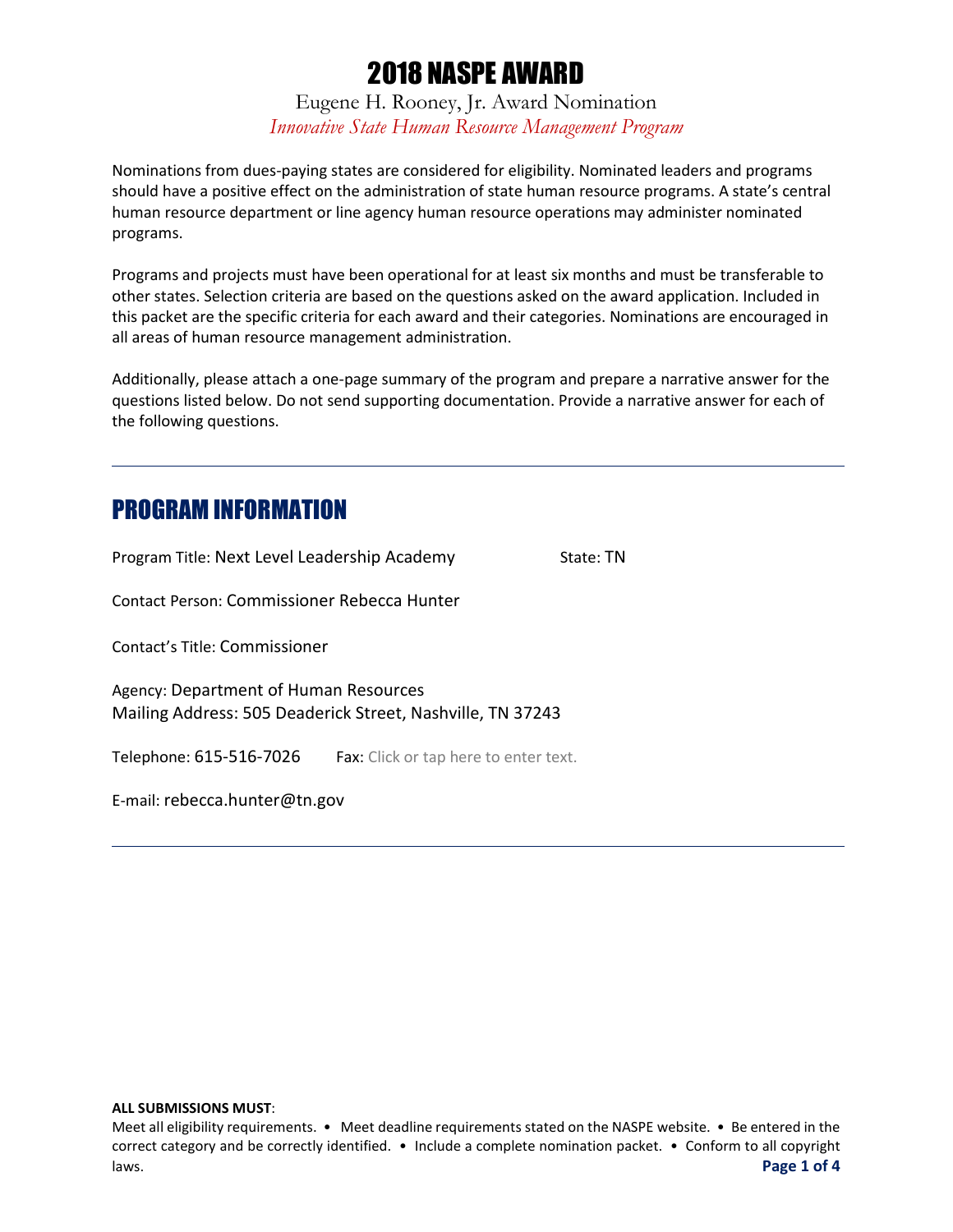Eugene H. Rooney, Jr. Award Nomination *Innovative State Human Resource Management Program*

## NOMINATOR INFORMATION

Nominator: Dr. Trish Holliday, SPHR, SHRM-SCP Title: Assistant Commisisoner and Chief Learning Officer

State: TN Agency: Department of Human Resources

Telephone: 615-516-7026 Fax: Click or tap here to enter text.

E-mail: trish.holliday@tn.gov

## DETAILS

1. Please provide a brief description of this program.

The Next Level Leadership Academy (NLLA) is a competency-based leadership development program for current and emerging leaders working within the Tennessee Department of Human Resources (DOHR). Participants engage in a rigorous, year-long study based on core competencies identified by DOHR's Executive Leadership Team. DOHR Commissioner Rebecca Hunter serves as the Academy's Executive Sponsor.

2. How long has this program been operational (month and year)? The first Next Level Leadership Academy was launched on May 2, 2012.

3. Why was this program created? (What problem[s] or issues does it address?)

Although the popularity continued to grow for LEAD Tennessee – the State's premiere award-winning enterprise-wide leadership development program – agencies were restricted to a limited number of seats per class. In response to employee demand (nine applications for two seats), Commissioner Hunter and Chief Learning Officer Dr. Trish Holliday created and developed an in-house version of LEAD TN exclusively designed for DOHR. Based on the LEAD TN template, DOHR launched the first NLLA in 2012 with 12 participants. To date, a total of 57 DOHR employees – approximately one third of the Department – have graduated from DOHR's Next Level Leadership Academy. This is a true representation of Commissioner Hunter's "Grow Our Own" philosophy.

#### 4. Why is this program a new and creative method?

Prior to NLLA, only statewide leadership development programs existed. NLLA is the first agency specific Commissioner Leadership Academy. Also, the NLLA candidate selection process is competitive. Typically, the NLLA program receives about 18-25 applications per year, from which 12-15 participants

#### **ALL SUBMISSIONS MUST**:

Meet all eligibility requirements. • Meet deadline requirements stated on the NASPE website. • Be entered in the correct category and be correctly identified. • Include a complete nomination packet. • Conform to all copyright laws. **Page 2 of 4**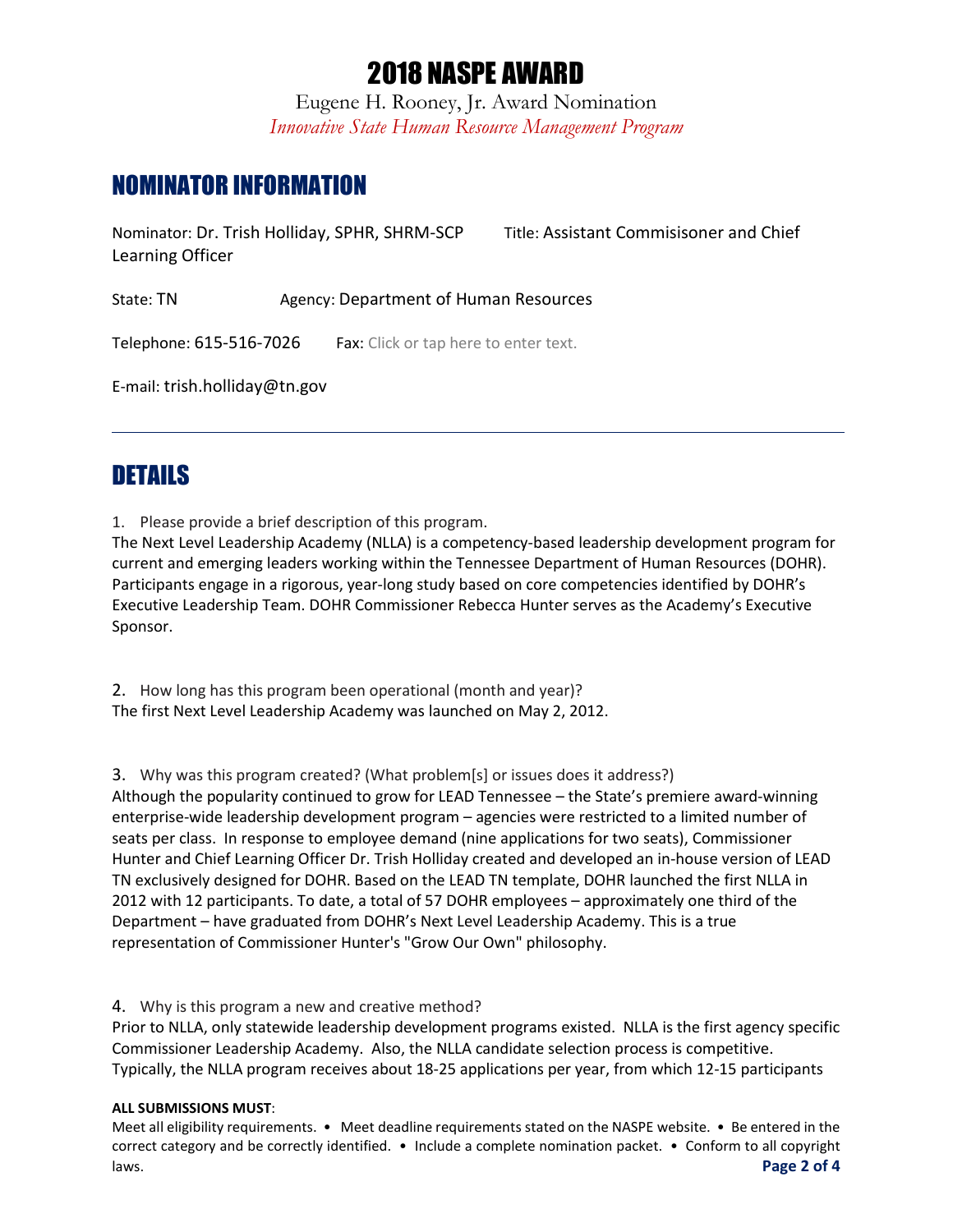### Eugene H. Rooney, Jr. Award Nomination *Innovative State Human Resource Management Program*

are chosen. NLLA begins with a half-day Orientation session followed by six one-day Summits spread out over a 12-month period. What is unique to NLLA is that each summit focuses on one or more core competencies chosen by DOHR's Executive Leadership Team who also engage with the participants during each summit. Another distinctive: each class is divided into small groups and assigned to work as a team on a project they formally present to agency leadership prior to their graduation. The project is a unique aspect to the development process as it provides an opportunity for employees to be a part of a project team that is working on department-wide opportunities and needs.

5. What was the program's startup costs? (Provide detailed information about specific purchases for this program, staffing needs and other expenditures, as well as existing materials, technology and staff already in place.)

The program start up cost was meals and any external speakers that were brought in as subject matter experts on a specific competency. DOHR has the internal expertise to design and implement a leadership development program platform.

6. What are the program's operational costs?

Program costs include: Meals, Facility, AV, any external speakers used for the Summits, and leadership development assessments for personal growth. The per person cost is around \$300.

#### 7. How is this program funded?

Commissioner Hunter and her leadership team believe in a "grow our own" succession planning strategy where leadership development is considered an investment in the agency's future. By investing in the Academy participants, the Department is affirming its confidence in the employees and their future contributions to state government. The NLLA program is included in the Department's annual operating expense budget as it has and continues to be an integral part of creating a learning organization.

- 8. Did this program originate in your state?  $\boxtimes$
- 9. Are you aware of similar programs in other states?  $\Box$ If yes, how does this program differ?

As far as we know, TN was the first state in the nation to initiate a year-long competency-based Commissioner-sponsored leadership academy within state government that is aligned with an overall talent management strategy. DOHR's Next Level Leadership Academy was the first such Academy and because of it's success, other Department Commissioners have become champions of developing their workforce as well. Today, DOHR's Strategic Learning Solutions team facilitates 23 Leadership Academies across two branches of TN State government, all of which are unique, customized to the agency's workforce development needs. With two more departments in the design stage, DOHR will have a total of 25 agency specific leadership academies operating simultaneously over a 12 month period, along with

#### **ALL SUBMISSIONS MUST**:

Meet all eligibility requirements. • Meet deadline requirements stated on the NASPE website. • Be entered in the correct category and be correctly identified. • Include a complete nomination packet. • Conform to all copyright laws. **Page 3 of 4**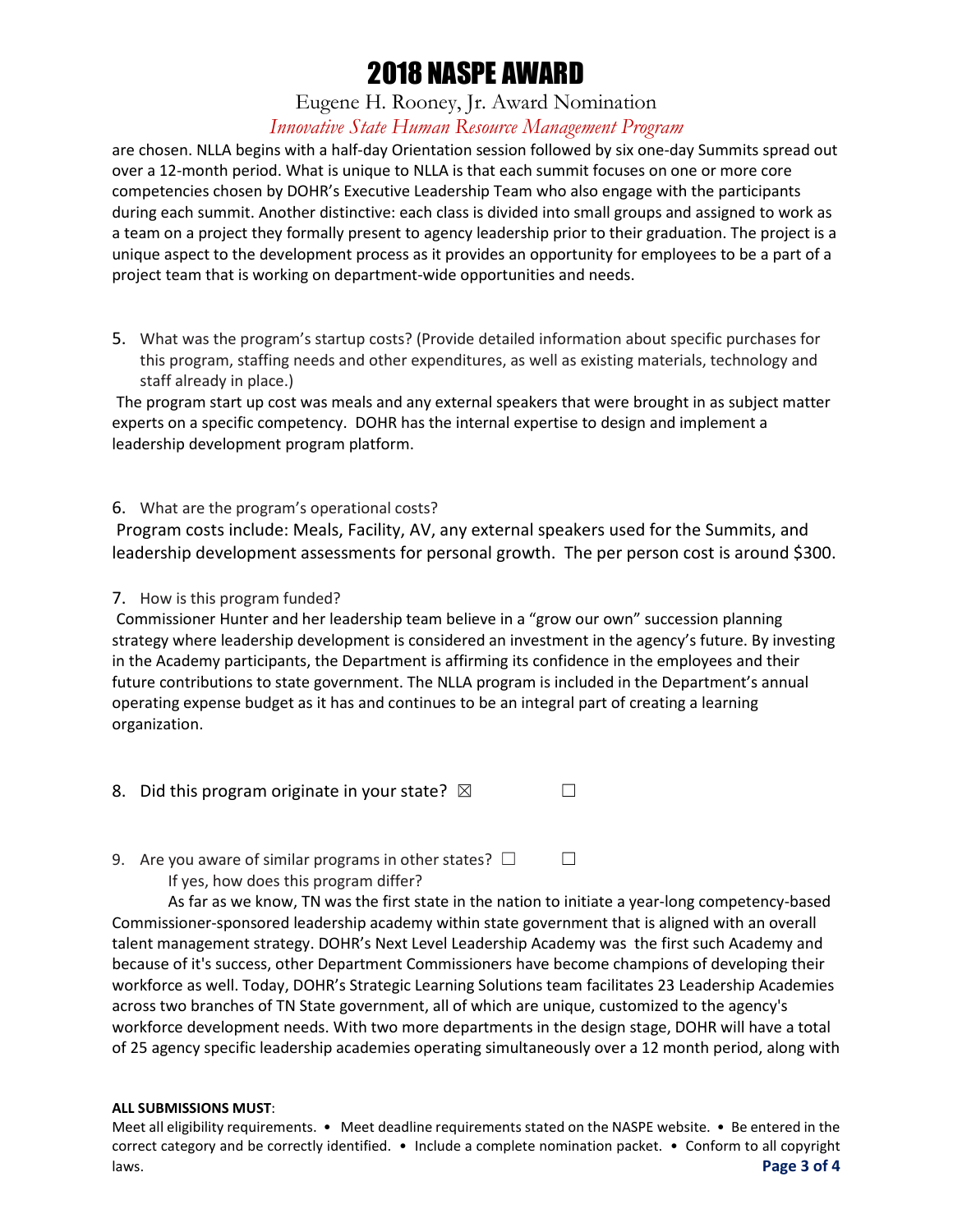Eugene H. Rooney, Jr. Award Nomination *Innovative State Human Resource Management Program*

five enterprise wide leadership development programs. We are not aware of any other states who have implemented such a leadership development program to this scale.

#### 10. How do you measure the success of this program?

First, the success of the program from a qualitative viewpoint, has participant testimonies, managers of the participants sharing direct ways they have seen their employees grown and improve, as well as the documented fact that it has become increasingly more popular – and thereby more competitive – among DOHR personnel. Second, a number of other State Cabinet Departments have asked to replicate the Leadership Academy program in their agencies. Another important quantitative measurement has been consistent feedback from participant surveys citing improved morale, higher skill development and execution, and improved collaboration between employees throughout the agency that were previously siloed. The survey results show a 93%-96% relevany score and a 93%-95% overall value add score to the participant. The overall rating of the NLLA summits are important to ensure participants and their managers are finding the highest levels of value from the program and the application of new skills being deployed once participants are back on the job. Finally, data demonstrates that a great majority of the participants have received a promotion since graduation, which supports the department's "grow our own" philosophy.

#### 11. How has the program grown and/or changed since its inception?

When the program started in 2012, it had 12 participants; this year, there are another 10% of DOHR's total workforce participating. This year marks year number seven and is a strong indicator that employees want to be a part of this cutting edge development expereince. One change since 2012 has been the inclusion of book studies of prominent leadership development bestsellers. As an agency, we promote the idea that all leaders are readers. It is important to model that philosophy in our own development program. A unique aspect of the book study is that participants are divided into teams and given a section of the book to teach back to the group using experiences, activities, simulations, and group discussions. Another evolution within the NLLA program structure is the addition of small group project presentations at year-end. This year's projects included: "Relationship and Community Building;" "The Customer Focused Government Mindset;" and "Bridging the Generation Gap: Workforce 2020." Participants are taught Effective Presentation Skills during one of the summits where they develop and present a presentation while the instructor is filming them. When they are finished, each participant meets with the instructor to review what they did well and to identify opportunities for improvement. By the time the class project teams are ready to present their recommendations to the executive team, participants feel they have been equipped to be successful. Many of the project recommendations have already been implemented within the department as a whole, such as Mission, Vision, and Values pocket cards for each employee.

#### **ALL SUBMISSIONS MUST**:

Meet all eligibility requirements. • Meet deadline requirements stated on the NASPE website. • Be entered in the correct category and be correctly identified. • Include a complete nomination packet. • Conform to all copyright laws. **Page 4 of 4**